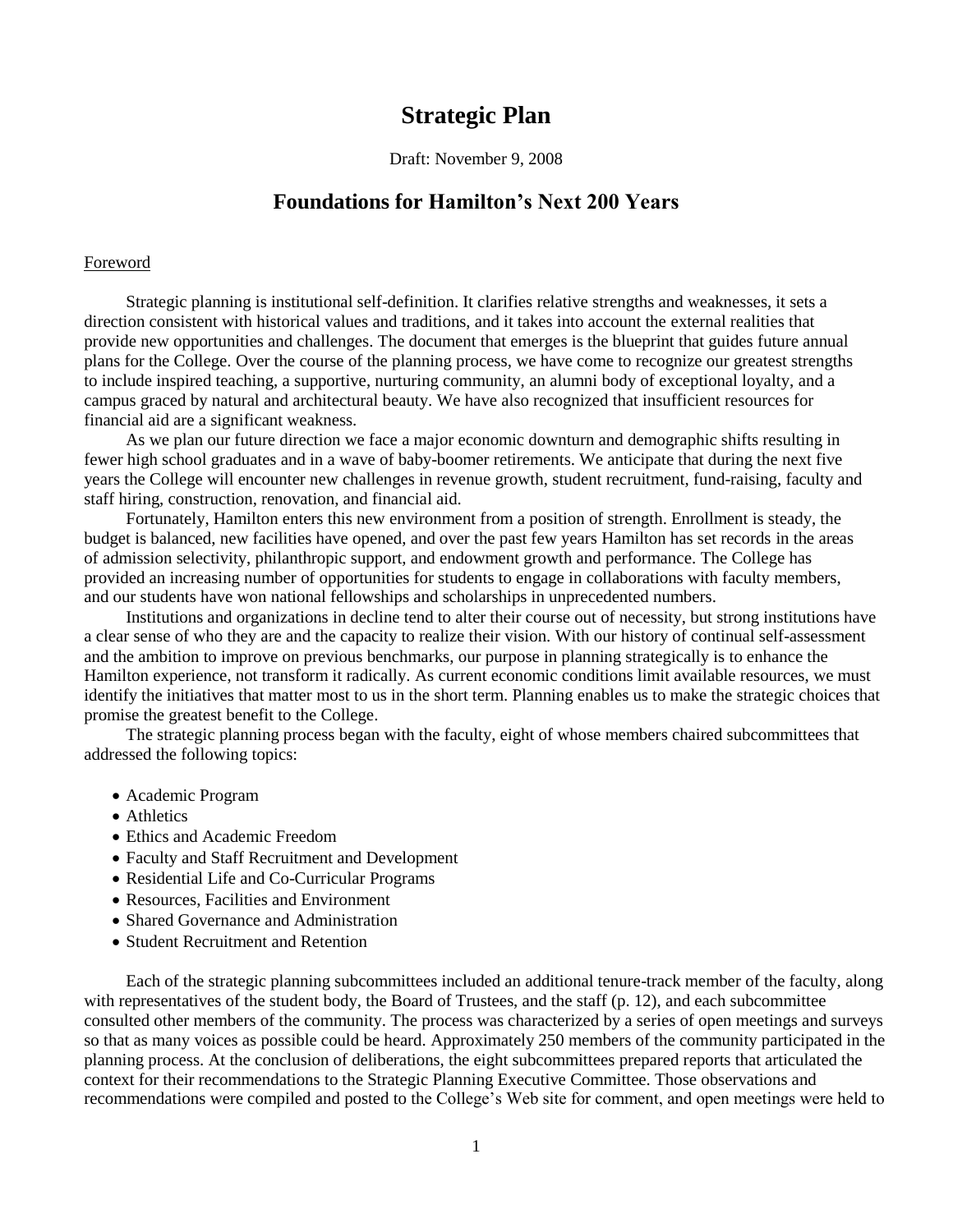elicit additional reactions. The strategic planning Web site also received ideas, and a community blog facilitated exchange.

From a review of our history and an assessment of our current circumstances, four priorities emerged to guide our planning for the next five years:

- An academic program that is rigorous and challenging
- Student services that encourage and support personal development and responsibility
- Financial aid that meets the demonstrated need of every student, and a long-term goal of being need-blind in admission
- A college whose demographics reflect those of the coming generation of students and faculty

With these priorities in mind, the subcommittee recommendations were categorized according to four defining values:

- Education for self-direction
- Self-governing community
- Thoughtful dialogue and debate
- Engagement with the world

The following pages set forth our values as a College and provide the rationale for the goals and priorities on which we will focus in the coming five years. We will take from this document a focus for future discussions, especially those leading to our Middle States reaccreditation process in 2010-2011 and to the formulation of objectives for our next capital campaign.

#### I. Hamilton's Foundation

We began planning for Hamilton's future by reviewing its past. The College's history is fundamental to its identity, mission, and purpose. What follows is an account of the forces that have defined Hamilton over the past 200 years and continue to shape its destiny.

Hamilton was founded as the Hamilton-Oneida Academy, in the aftermath of the American Revolution, at a time when many of the nation's most enduring institutions were established. President George Washington granted "approbation" to the *Plan of Education* presented by the Reverend Samuel Kirkland in 1793, Secretary of the Treasury Alexander Hamilton consented to be a trustee and lent his name, and Inspector General of the Continental Army Baron von Steuben was present when the cornerstone for the new Academy was laid. Townspeople welcomed the school, too, and assisted in the construction of its first building. Support for what was to become the third oldest college in New York State extended from community leaders to the highest levels of the nascent republic.

It is fitting, then, that throughout its nearly 200-year history Hamilton has produced graduates who are leaders in their fields and active in their communities. Early on, attesting to the College's emphasis on rhetoric and debate, Hamilton alumni were educators, ministers, and public servants, including governors, congressmen, state supreme court justices, and university presidents. The  $20<sup>th</sup>$  century saw a number of prominent statesmen and public servants, and more educators – fitting for a college founded in a village that earned the sobriquet "schooltown" for the many academic institutions in its environs. Even today, more alumni pursue careers in education than in any other field.

At the same time, some of Hamilton's salient characteristics are relatively new: coeducation, the open curriculum, and emphases on interdisciplinarity and hands-on learning. Each of these innovations may be traced in some measure to the mission and curriculum of Kirkland College, which redefined College Hill. In fact, one might argue that the Hamilton of today is a place of two interlocking histories, proud, enduring, and complementary. These two histories are definitional, and not merely incidental, to Hamilton. The College is at once the site of continuity and tradition, and discontinuity and innovation. It blends old and new, while adhering to the liberal arts as the best preparation for a life of purpose and engagement. We hold as a bedrock value the cultivation of tradition and innovation, and we welcome the creative energies produced by their interplay.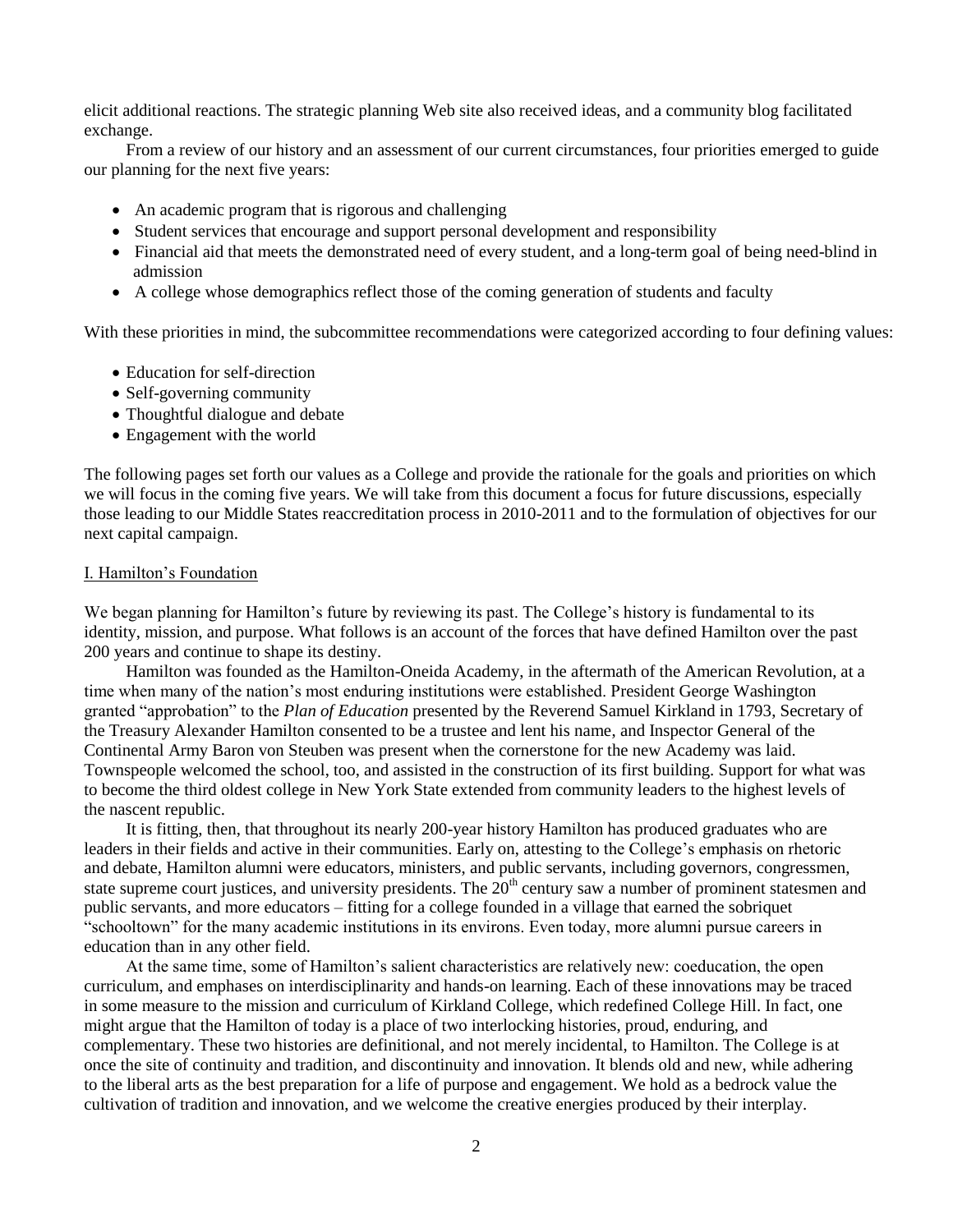Hamilton provides a 24-hour learning community, recognizing that education and personal growth transcend the boundaries of classrooms, laboratories, and studios. The academy is more than the classroom. Education happens whenever and wherever two people encounter one another: in the dining hall, on the playing field, at the concert, in the residence hall. The members of a residential liberal arts community are both providers and consumers of education; we learn from others as they learn from us. And all students are enriched as they gain knowledge of cultures different from their own and interact within a cohort characterized by a variety of experiences and origins. The College has an obligation to ensure that a diversity of views, experiences, and backgrounds characterize the learning environment.

Hamilton's tradition of self-criticism is fostered by a commitment to academic freedom and an understanding of academic responsibility. Its faculty have in recent years increasingly attended to assessment and developed measures of accountability.

Professors at Hamilton are involved in the life of the College: intellectually, of course, but also socially, recreationally, and culturally. Faculty come to Hamilton knowing that the formal part of a student's education is governed by a rigorous liberal arts curriculum with an emphasis on writing and speaking, but that teaching, advising, and mentoring extend beyond the classroom, beyond the subject matter, and beyond the traditional instructional day.

The student body has changed as society has changed. The most dramatic transformation was the admittance of women when Hamilton and Kirkland combined in 1978, while the move to a more racially and ethnically diverse community has been more incremental, with most of the progress coming in the past half decade. New programs and organizations have evolved, with more likely to come. Hamilton is also expanding its reach nationally, enrolling more students from beyond New York and New England, although the talented student from rural Upstate New York remains a target of our recruitment efforts. Hamilton's reputation as a school of opportunity can be traced to the charge of Samuel Kirkland's *Plan of Education,* and socioeconomic diversity remains a core value.

One measure of the intellectual firepower of past student bodies is their success after graduation. Hamilton alumni include winners of the Nobel Prize, the Pulitzer Prize, and the Presidential Medal of Freedom; educators, non-profit leaders, community volunteers, and philanthropists; college and university presidents; past and current members of Congress, the Administration, and the National Academy of Sciences; Fortune 500 CEOs, entrepreneurs, and Wall Street executives; and authors, journalists, Emmy Award-winning entertainers, and Tony Award-winning playwrights. They make contributions in every professional field, and because of the role Hamilton played in their success, alumni remain loyal and supportive. Part of that support manifests itself financially, most evidently in an endowment created and managed by alumni. Despite the relatively small number of Hamilton graduates, the College's endowment is often listed among the top 100 of all 3,200 non-profit colleges and universities in the United States; Hamilton's endowment-per-student places the College even higher.

Over the years, income generated by the endowment has enabled the College to provide generous financial aid, build facilities that reflect emerging pedagogies, attract prominent lecturers and speakers, provide state-ofthe-art technology and, more recently, offer opportunities for students to attend national conferences, accept unpaid internships, and engage in summer research.

Even early on, the College's teaching and administrative corps often included graduates of other well regarded New England colleges and universities and its alumni assumed similar roles at some of the new colleges that were opening across the country. More recently, in 1971, Hamilton's charter membership in the New England Small College Athletic Conference further solidified its reputation.

Hamilton has long been identified with its emphasis on persuasive speaking and writing, skills that at one time were taught for their own sake and were the purview of specific departments, but which now are embedded in courses throughout the curriculum. The Nesbitt-Johnston Writing Center, founded in 1987, and the Oral Communication Center, established in 2002, support Hamilton's position in these areas. Similarly, the creation of a student-governed honor code nearly a century ago (1912) and the College's founding of study abroad programs in France (1957), Madrid (1974), and Beijing (1996) show the prescient leadership that has helped to distinguish Hamilton among its peers.

The plan described in the following pages builds on the accomplishments of the 2002 Strategic Plan, which called on the College to invest in its signature programs in writing, speaking, and public policy, and led to the creation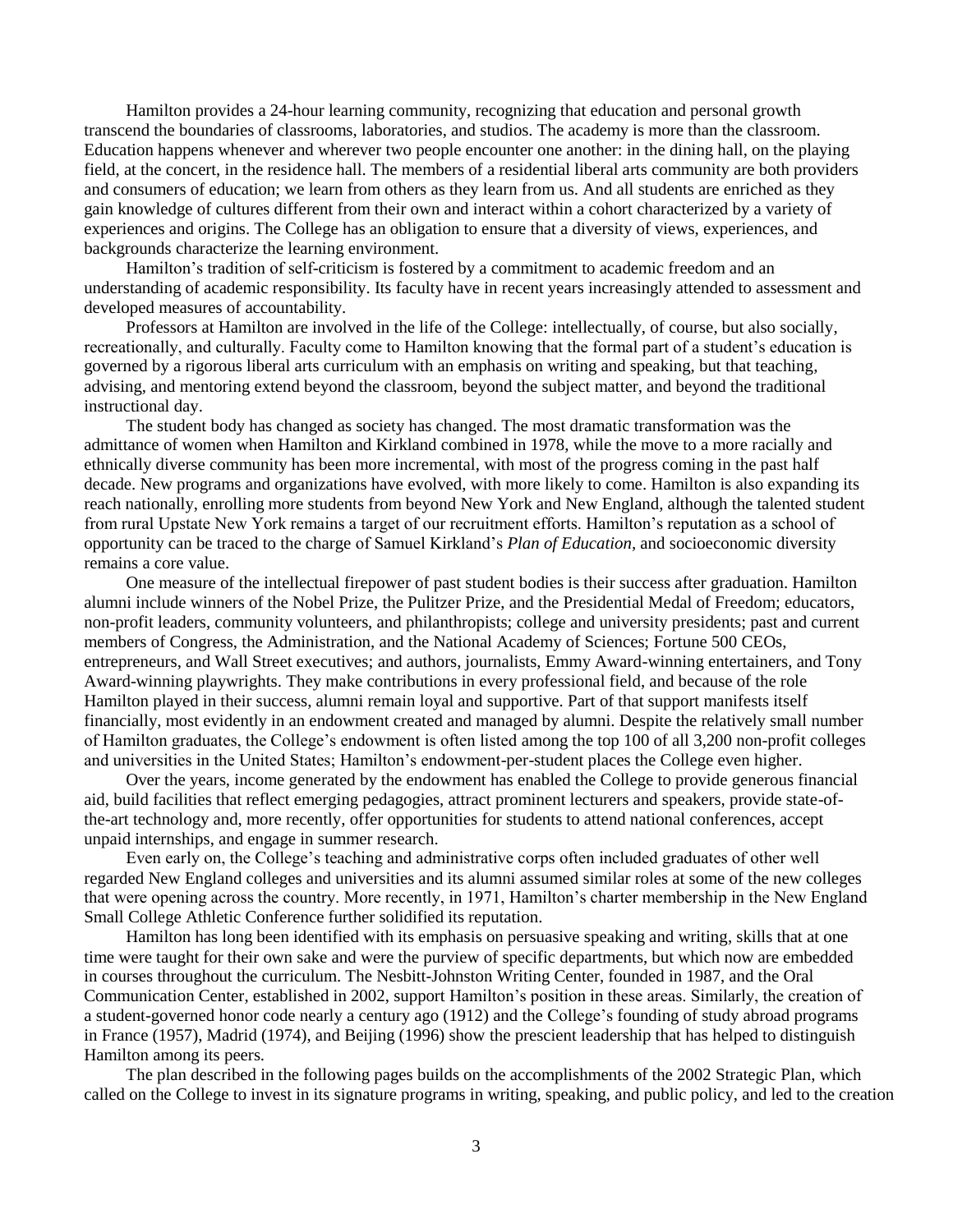of new centers for all three as part of the expansion and renovation of the Kirner-Johnson Building. Responding to the second core objective of the 2002 Strategic Plan, the College created more opportunities for students to conduct primary research, pursue internships, and work collaboratively with faculty mentors, and sought, with some success, to enhance the advising system. With all the progress made thus far, those 2002 priorities remain priorities in 2009.

The 2002 plan also called on the College to address issues of diversity, construct new arts and social science facilities, expand the use of technology in classrooms, maintain its commitment to assessment, and plan for the renovation and expansion of the Burke Library. Here, too, the College has made progress, but more needs to be done. This 2009 plan, then, takes as its starting point priority initiatives from the 2002 plan, especially those related to writing, speaking, diversity, and advising.

#### II. Hamilton Today

Hamilton is in its best overall position since its founding nearly 200 years ago. The College is setting institutional records for applications, selectivity, diversity, and the academic profile of admitted students; the budget is consistently in balance and the endowment is among the nation's top 100 in size and performance; alumni and friends have supported College programs and initiatives with almost \$55 million in the last two years, including a record \$30.8 million in 2006-07; students are winning national fellowships and scholarships in record numbers; graduation and retention rates are high and students report high levels of satisfaction with their Hamilton education; the College is increasingly well known; and the physical plant includes beautiful new facilities and little deferred maintenance.

There is good reason to be optimistic about Hamilton's future. But Hamilton – indeed, all of higher education – faces at least two extraordinary challenges: shifting demographics and a severely weakened worldwide economy.

The student body is undergoing a purposeful transformation as we seek to achieve a demographic mirroring that of the nation. Our students are increasingly diverse ethnically, racially, socioeconomically, and geographically, and we want to continue that trend so that all of our students – minority and majority alike – are prepared for citizenship in a global community. Ultimately, we want to continue fostering an intellectual atmosphere that reflects our commitment to exploring and acknowledging the significance of different ideas and perspectives. We expect Hamilton to be transformed, even as it transforms those who come here.

We need to be mindful of other demographic trends, too. The opportunity for learning disabled and physically disabled students to pursue a college education requires appropriate services, and the gender balance that has characterized our student body is threatened as more women and fewer men pursue bachelor's degrees.

Demographic trends also have implications for the people who teach and support America's college students. The baby boomer generation, which includes a significant percentage of Hamilton's faculty and staff (30 percent of current employees are 55 or older), is nearing retirement and there will be competition to replace valued, long-time employees. We must consider not only Hamilton's attractiveness to future students, but our ability to recruit and retain faculty and staff who want to make their careers at Hamilton.

The second challenge facing American higher education is financial. An historic downturn in the economy will mean more students needing financial aid, endowments experiencing moderate or negative growth, tuition revenue being constrained, and philanthropic support declining. Because of their cost, colleges such as Hamilton may be especially vulnerable to these new financial realities. At the same time, we are committed to maintaining, and expanding where appropriate and mutually beneficial, our partnerships with the local and regional communities surrounding Hamilton.

The tendency in such times is to retrench and protect the status quo; our purpose in planning strategically is to identify those areas that have the potential to strengthen the College further. Hamilton has faced challenges in the past, but never from such a position of strength. Over the next several years we will focus on those areas that give us the greatest strategic advantage: the academic program and the community.

*The Academic Program:* The defining feature of the academic experience is a curriculum that allows and encourages talented and motivated students to draw thoughtfully on their abilities, interests, and aspirations in shaping a course of study. The College's return to the open curriculum, beginning with the Class of 2005, has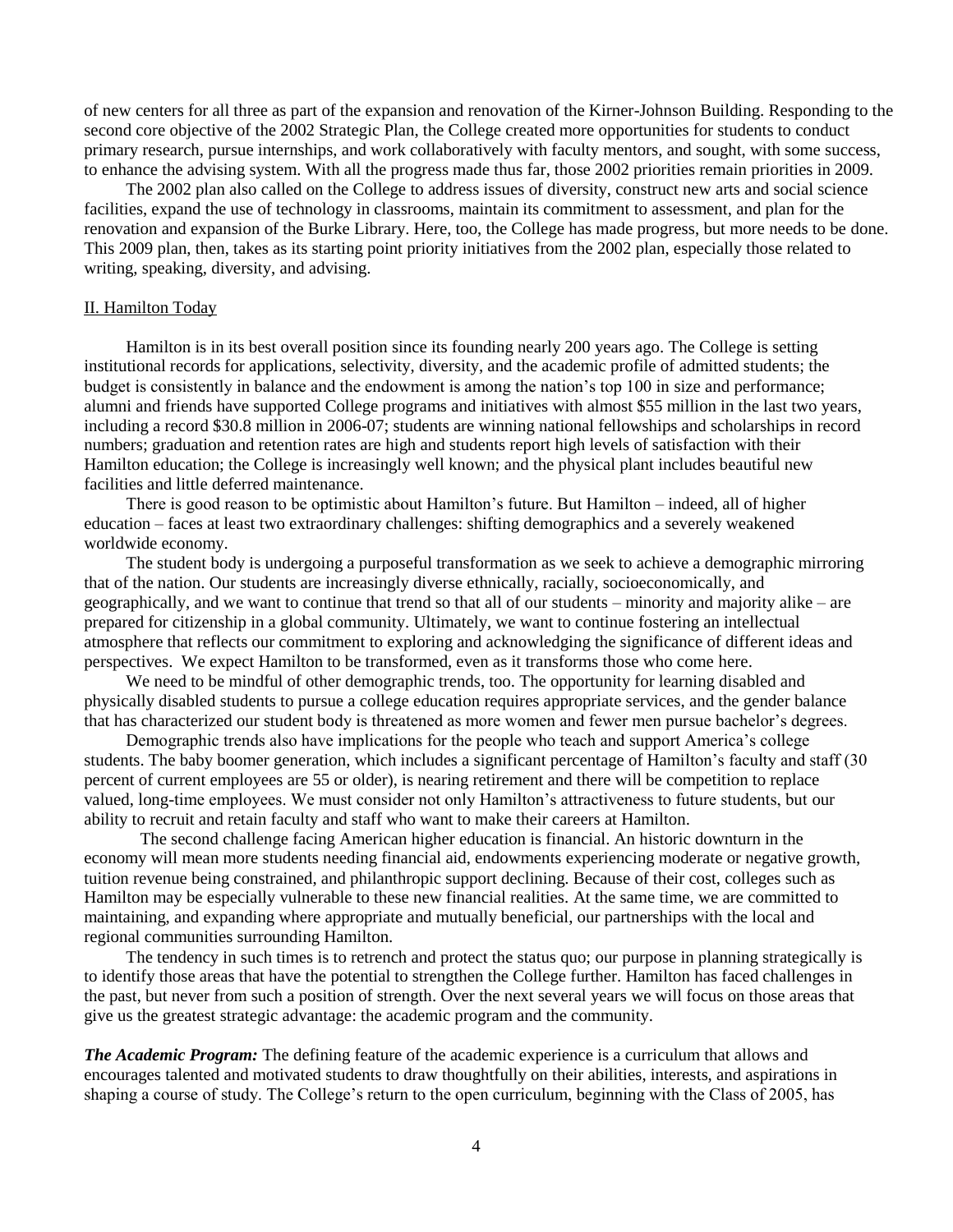coincided with the rapid rise in the academic profile of entering students. The standardized test score average (SAT math and critical reading) has increased from 1314 in 2002 to 1366 in 2008, while the percentage of students graduating in the top 10 percent of their high school class rose from 68 percent to 77 percent over the same period. These students report that the curriculum was an important factor in their decision to attend. Indeed, an open curriculum is best suited for students who are independent, motivated, and committed to the ideals of a liberal arts education. But it requires a high level of faculty advising. Research shows increasing satisfaction with first-year advising, but decreasing satisfaction with advising for the major, and one recent survey indicated that first-year students found their course work less challenging than they expected.

It is incumbent on the faculty to assess the effectiveness of the advising and academic programs and, if necessary, recalibrate them to match the intellectual talents of this new, better prepared generation of Hamilton students. Hamilton faculty must continuously evaluate the intellectual level at which their course materials are set so that all students report being challenged.

The subcommittee charged with reviewing the academic program recommended that "all parts of the Strategic Plan for the Academic Program should follow from our enthusiastic support of the open curriculum." The report also said, "While the open curriculum has become the centerpiece of the Hamilton College academic program, the subcommittee recognizes that it is not an end in itself, but a means to achieving a more fundamental goal: providing a first-rate liberal arts education in which our students balance the depth of their knowledge in specific disciplines with the breadth of learning necessary for living in the intellectually and culturally diverse world of the  $21<sup>st</sup>$  century." Four classes (2005 through 2008) have now graduated under the open curriculum, providing a large enough cohort to conduct a review and assessment of the academic program. Such studies are being planned or, as in the case of advising, are already under way, and the results will provide direction for further strengthening the curriculum.

*The Community:* Hamilton's strong sense of community is often cited as a fundamental part of its ethos, and becoming a community that mirrors the diversity of the national demographic is a priority. During their four years on College Hill, majority and minority students encounter, sometimes for the first time, faculty, staff, and other students with views, backgrounds, and experiences that differ from their own. Such experiences provide myriad opportunities for students to enjoy the types of dialogue and debate that lead to intellectual and personal growth. Since engaging with diverse views and experiences is an important part of education, the College fosters such interaction through its hiring practices, student recruitment efforts, financial aid programs, curricular offerings, and social and cultural initiatives. Our efforts in these areas continue Hamilton's history of sustaining a community that is dynamic and evolving while maintaining traditional strengths and core values.

Hamilton's campus, on a beautiful and historic hilltop, encourages a communal sense with spaces designed to bring people together around shared interests. But the Hamilton community extends beyond College Hill. Our involvement with the Village of Clinton helps sustain the college town atmosphere that is part of our appeal to students and employees, and expanded engagement with the Mohawk Valley and Adirondack Park will give texture and breadth to our curricular, cultural, social, and recreational offerings.

Alumni are forever connected to the campus, their classmates, and their professors. They are often a presence on College Hill. As guest lecturers, scholarship donors, internship providers, Board of Trustee and Alumni Council members, and in other ways, Hamilton alumni maintain a high level of engagement with their alma mater.

#### III. Four Fundamental Priorities and Four Strategic Themes

Mindful of its history, aware of its current position, and sensitive to unprecedented challenges in the coming years, Hamilton will sustain the momentum established since the 2002 strategic plan. Four priorities guide our planning:

- 1. An academic program that is rigorous and challenging
- 2. Student services that encourage and support personal development and responsibility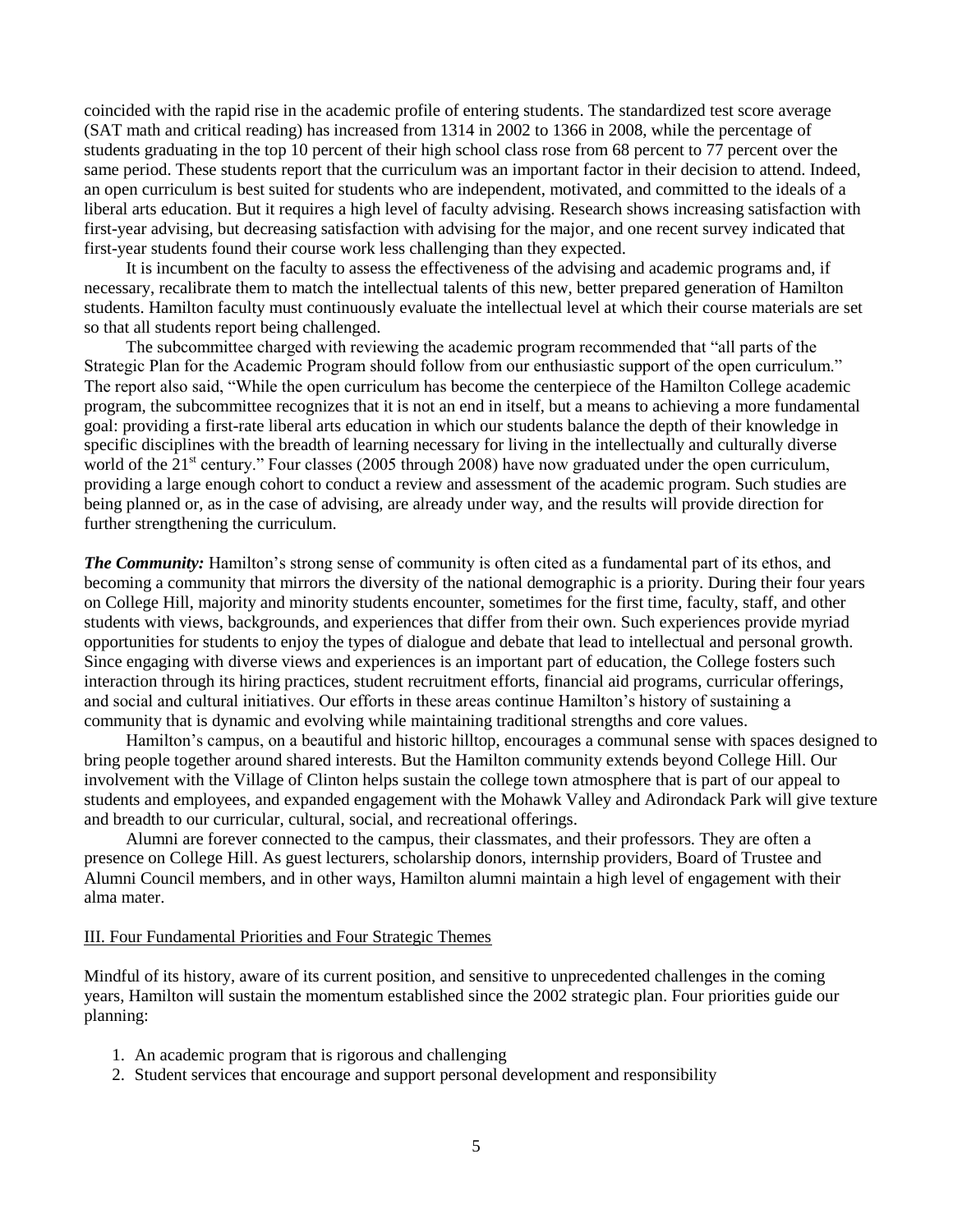- 3. Financial aid that meets the demonstrated need of every student, and a long-term goal of being need-blind in admission
- 4. A college whose demographics reflect those of the coming generation of students and faculty

New fiscal constraints will slow the pace of construction on campus and may delay our goal of becoming needblind in admission. As a result, we will focus over the next several years on revamping programs and policies that position the College to take advantage of an economic rebound. At the same time, we will undertake new initiatives that provide strategic advantage in the short term. Four themes furnish the structure for advancing Hamilton's fundamental priorities.

1*. Education for Self-Direction*: An open curriculum challenges students to acquire a broad liberal arts education. We will help students meet that challenge by making structural and policy improvements to existing advising and course selection procedures. Likewise, we will assess College programs and procedures to ensure that the educational experience is sufficiently rigorous, equitable, and appropriate to our changing student demographic. Recommendations from the strategic planning subcommittees may be organized into three areas:

A. Advising

Effective advising, both formal and informal, is a critical component of a residential liberal arts college; it is even more important for Hamilton because of our curriculum. Hamilton's faculty has a history of serving as mentors and advisors to students, and we have a strong predisposition to support students, but there are inconsistencies in our practice. We will create a task force to make recommendations for strengthening the advising system.

#### B. Assessment of Curricular and Co-Curricular Programs, Policies, and Procedures

Hamilton's highest priority is maintaining the quality of its academic program. We have a strong commitment to assessing performance and satisfaction, and we will convene task forces, working with the Committee on Academic Policy as necessary, to address curricular and co-curricular matters raised during the strategic planning process. These include a decline in the number of students taking courses with a quantitative literacy component; a rise in average grades since the implementation of the new curriculum; a perception that our students may incline toward curricular depth at the expense of breadth; and course requirements that make it difficult for some students, especially juniors and seniors, to enroll in courses outside their concentration. Because we seek to be a college whose makeup reflects the society into which our students will graduate, we will ensure that we have programs and services in place to engage a changing demographic. We are moving ahead to integrate Hamilton fully into the New England Small College Athletic Conference, an effort supported by the athletics subcommittee. There has been extensive discussion of the advantages and disadvantages of a 12-month academic calendar, but no enthusiasm for such a move, which would radically alter the Hamilton experience. We are, however, very interested in holding summer academic workshops, seminars, and institutes that reflect institutional emphases, and in also making the Hamilton campus familiar to pre-college age students who may include in their numbers future Hamilton students. The viability of these initiatives will be explored.

#### C. Academic Facilities

The facilities in which learning takes place are an important part of the educational experience at Hamilton. Our planning has coincided with a renovation and expansion of academic facilities funded by generous alumni donations and a favorable bond market. Some projects have been completed (science), others are in process (social science), some are being planned (arts), and still others have been identified for future consideration (library, humanities). In every instance, pedagogy guides design. We will complete, as scheduled, projects under way, but will slow the pace of new construction until the necessary fund-raising is in place. Planning and design will continue so that we can move ahead when the resources are secured. New spaces for the arts create opportunities in their former locations. There is interest in establishing a "cultural education center" either in an expanded ALCC or in other newly available space.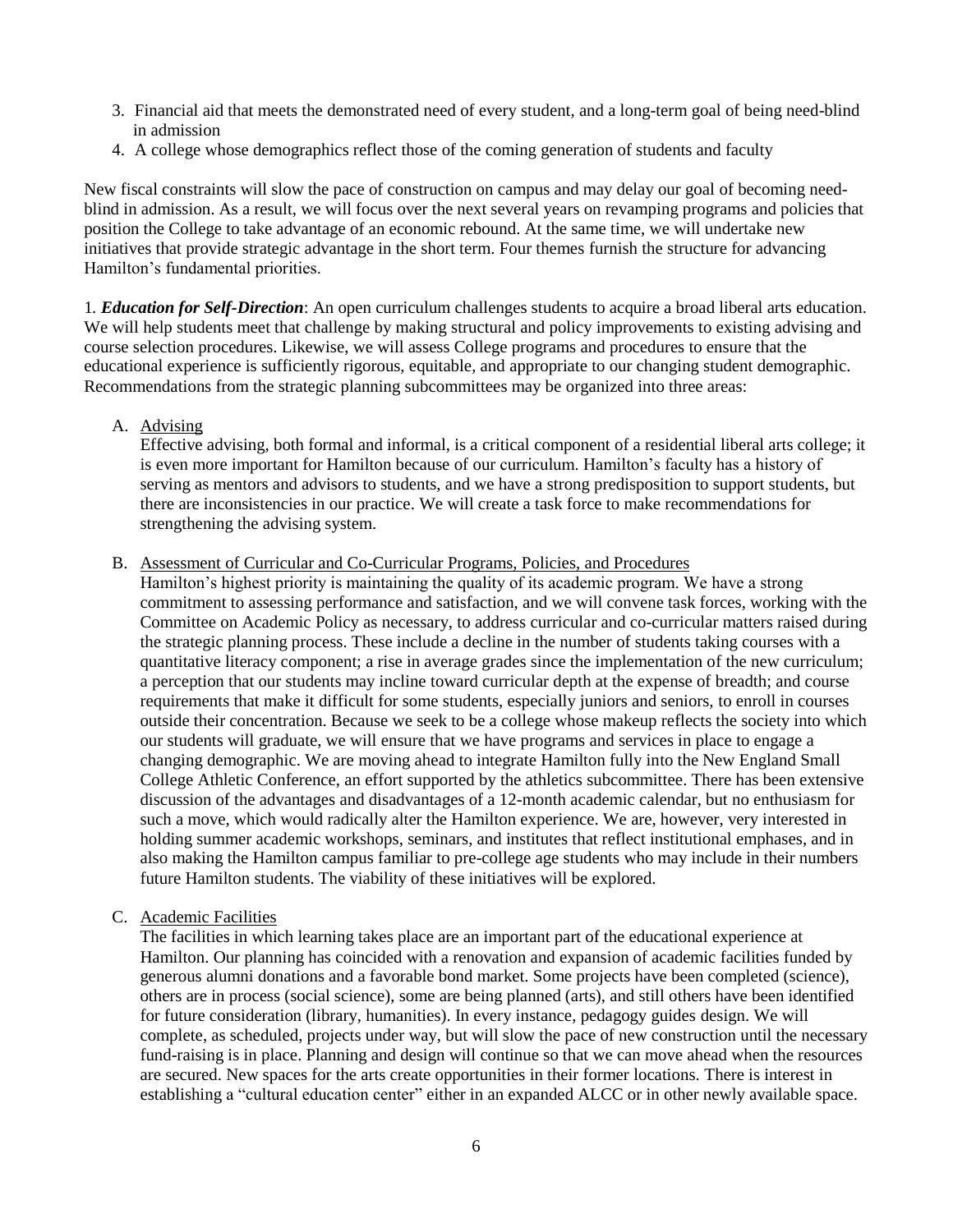Such a center would address race and culture in a broad context, both nationally and internationally, and would be conducive to our goal of becoming a college whose demographics mirror those of the nation.

2. *Self-Governing Community:* Education for self-direction demands a self-governing community. To the extent possible, constituencies ought to be self-regulating – students regulating students, faculty governing faculty, and staff administering to staff – as well as interlocking, to assure responsible and effective exchange and interaction. Some of this happens already: students regulate themselves through Student Assembly, the Honor Code, and the Judicial Board, and faculty do the same through policies and procedures set forth in the Faculty Handbook. Because all employees add an important perspective, new governance policies will incorporate a fuller range of voices and accommodate greater representation among and between campus constituencies. Various planning subcommittees called for enhancing self-governance at Hamilton; ideas fell into three categories:

#### A. Community Building

While Hamilton's strong sense of community is attractive to students and employees, there are improvements that can be made to help ensure that all community members feel they are on equal standing from the day they join the campus. The role of alcohol in the student culture is not only inherently dangerous but also polarizing. Pre-orientation programs that do not accommodate the entire first-year class may disenfranchise those who do not participate. Likewise, the traditional classifications of employee groups magnify differences, exacerbate communication difficulties across campus, and can create unhealthy competition for attention and resources. Most of these issues can be addressed with minimal impact on the operating budget. We will continue our progress toward a campus population that is racially, ethnically, and socioeconomically representative of the country.

#### B. Governance Policy and Procedures

Much of the work of the College is accomplished through committees, from those of the Board of Trustees and the Senior Staff, to the policy and oversight committees of the Faculty, the Staff Advisory Council, and the Student Assembly. The effectiveness of these governing bodies is uneven and there are concerns that some committees are merely representational rather than participatory. Committees at all levels and across all divisions will be evaluated to ensure transparency, inclusiveness and representation from the widest possible cross-section of College constituencies, including students and non-faculty employees. We consider the opportunity for students to participate in College governance to be an important aspect of co-curricular education at Hamilton. The viability of new governance structures, such as a staff assembly for non-faculty employees, will be studied, as will a more inclusive governing organization to strengthen community.

## C. Co-Curricular Social and Residential Facilities

High quality student services are one of the College's four chief priorities. The renovation of Emerson Hall (ELS) into a center for student activity and student-faculty interaction is consistent with this priority and will be pursued, though on a slower timetable. Due to a lack of available housing on campus, the reluctance to construct additional student housing in the current fiscal environment, the desire of some seniors to live independently, and the likely negative effect on town-gown relations, we will not seek to achieve 100 percent on-campus student housing in the near term as recommended by the residential life subcommittee. The subcommittee on faculty and staff recruitment suggested the creation of additional faculty housing on campus. For similar reasons, we will not pursue this goal in the next five years but will work to achieve its larger aim, which is to increase opportunities for co-curricular faculty and student engagement. We recognize the long-term needs for athletics and recreational facilities that were identified by the athletics subcommittee, and will pursue those projects that can be accomplished in the short term through the plant renewal budget or through philanthropic support.

3. *Dialogue and Debate:* Self-direction and self-governance require and engender dialogue and debate; opportunities to enhance skills and deepen expertise will be provided to all students and employees, ensuring that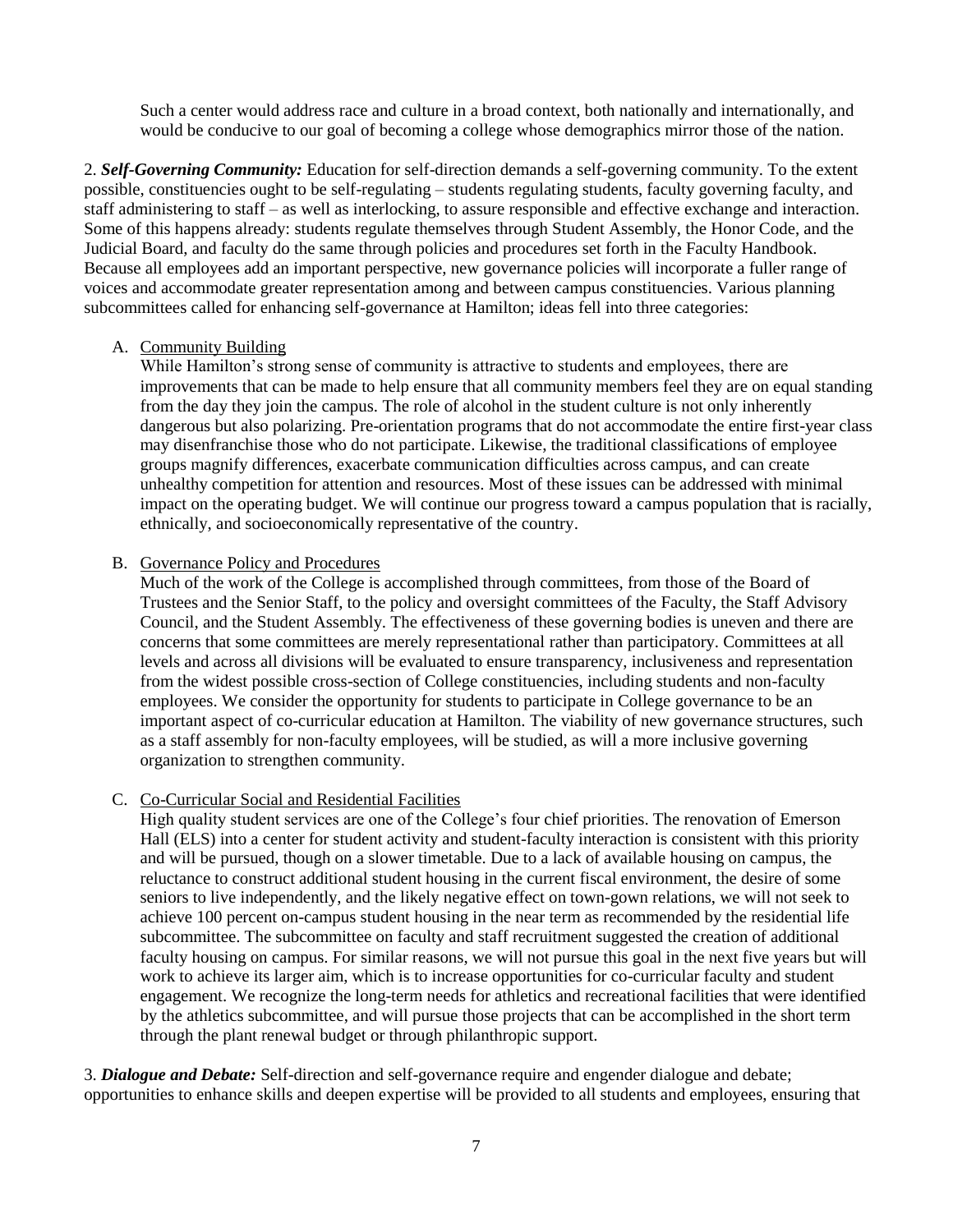Hamilton is an educational institution for all. We stand firmly in support of academic freedom, and we recognize that with such freedom comes the responsibility to accept ownership of one's ideas, to be prepared to defend one's position as well as be able to articulate the positions of others, and to engage respectfully and constructively as part of an academic community. The strategic planning subcommittees identified three areas in which to focus our efforts:

## A. Effective Communication

All members of our residential campus are part of the educational process. We are a stronger and more vibrant college – and we provide a better education for our students – when more, not fewer, voices are heard. Over the next several years we will remove barriers – real or artificial – that the subcommittees said discourage full participation in the life and workings of the College, especially for non-salaried employees.

## B. Student Development

Education at Hamilton is participatory. Students are expected to form and defend their opinions as they encounter a variety of teaching styles and pedagogies. It is important, therefore, that they be adequately prepared to engage in such an environment. To ensure their readiness for academic work at Hamilton, we will assess how students are welcomed into the College community, how they become acclimated to college life, how they integrate their academic and residential lives, and how they process information. We will consider more direct faculty involvement in the orientation for first-year students, the establishment of a common academic experience for new students, a prescribed residential curriculum (e.g., learning communities), and the creation of a proficiency in media literacy across the curriculum (e.g., credible Internet sources). The financial investment necessary to house first-year students together is not practical at this time, nor is the creation of dedicated housing for seniors.

## C. Faculty and Staff Development

Long-term employees provide the College with knowledge of past practices, enriching on- and offcampus relationships, and institutional loyalty and commitment. It is important to encourage loyalty among all our employees, especially those new to campus, by providing professional development opportunities and by communicating effectively so that members of the community feel invested in its purposes and goals. Since all colleges will face a wave of retirements in the coming years, investing in our own employees will help ensure a smooth transition to the next generation of faculty and staff.

4. *Engagement with the World*: The purpose of an education centered on self-direction, self-governance, and thoughtful dialogue is to prepare students for effective engagement with the world. Society is served by giving students and faculty alike a place for thinking, imagining, and creating. But on a more practical level – and especially in this economy – we recognize that everything we do on College Hill is influenced by the world around us. While our purposes and goals are lofty, our realities are shaped in part by forces beyond us. At the same time, we are not here simply to perpetuate Hamilton College, but to prepare students for careers and service in the nation and beyond.

## A. Diversity

Two of our four priorities recognize that a wide variety of views and experiences adds texture, balance, and perspective to the way all members of the community experience the College. Hamilton meets the demonstrated financial need of every student it admits, and we reaffirm that admission policy to illustrate our commitment to socioeconomic diversity. We recognize that demographic shifts and the economic crisis of 2008 will mean that our financial aid budget must increase in the short term. Furthermore, because it is consistent with our heritage, mission, and purpose, our long-term goal is to become needblind in admission. A second emphasis of our diversity efforts is to increase the percentage of students and employees of color to a percentage that is representative of the coming generation of students and faculty. We have made progress toward this goal, which remains a priority.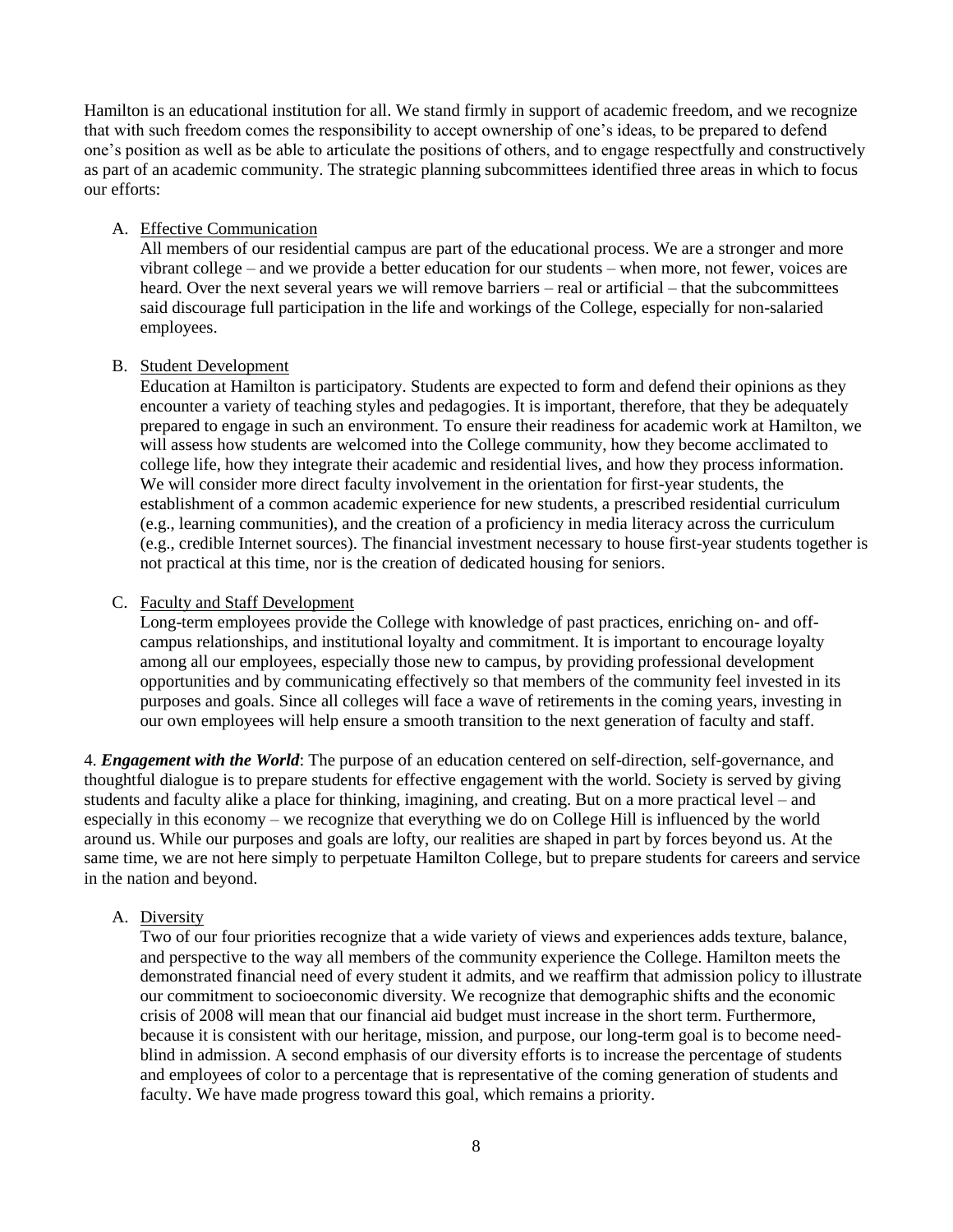## B. Scholarship and Creative Activity

Whether a student participates in a research or creative endeavor with a faculty member or benefits from the scholarship of professors, Hamilton views primary research as an important component of teaching and learning. That emphasis has guided the design and construction of new academic facilities and places us among an emerging group of research colleges, where scholarly and creative productivity are acknowledged as indispensable to a fully engaged pedagogy. We will continue to ensure the primacy of teaching, research, and service when considering faculty compensation, support faculty scholarship that leads to publication or presentation, increase the number of opportunities for student research and presentation at scholarly conferences, and will determine the feasibility of summer conferences or institutes that reflect academic themes and institutional priorities (e.g., writing, original research and creativity, and assessment). Meeting these objectives will lead to increased career and graduate school opportunities for our graduates.

## C. Employee Satisfaction

Our goal is to be the employer of choice for all our employees. Competitive salaries are important for employees and faculty; so, too, is a clearly articulated process for evaluating performance and determining annual raises. Because our location can present challenges to recruitment, we will consider a spousal/partner hiring policy to attract talented employees from outside the region. The members of the Budget Committee are reviewing employee salaries to make certain they are competitive. They will also consider expanding health insurance subsidies for retirees and will review policies governing long-term disability for all employees.

## D. Community Service and Outreach

A Hamilton education should encourage civic engagement through classroom work and co-curricular involvement. The College will continue supporting initiatives such as VISTA, HAVOC, Alternative Spring Break, and more recently COOP, and will add *ad hoc* volunteer and service-learning programs, including a programmatic presence in Utica.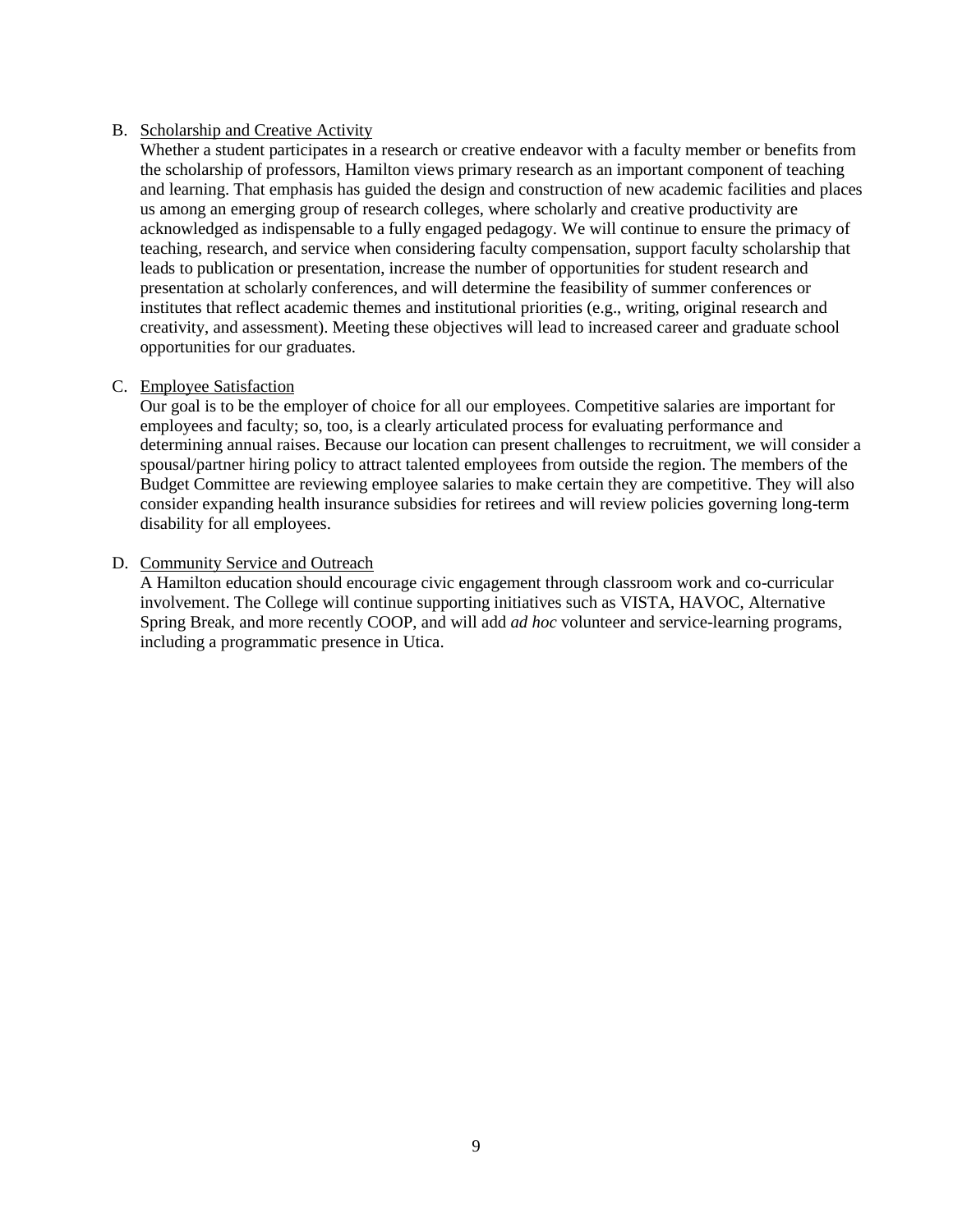## IV. Summary

## *Priorities for Planning*

- 1. An academic program that is rigorous and challenging
- 2. Student services that encourage and support personal development and responsibility
- 3. Financial aid that meets the demonstrated financial need of every student, and a long-term goal of being need-blind in admission
- 4. A college whose demographics reflect those of the coming generation of students and faculty

## *Core Values*

- **Education for self-direction**: the open curriculum challenges students to acquire a broad liberal arts education.
	- o Advising
		- **•** Create a task force for strengthening the advising system (DoF)
	- o Assessment of Curricular and Co-Curricular Programs, Policies and Procedures
		- Convene a task force, working with the Committee on Academic Policy, to review the following (DoF):
			- A decline in the number of students taking courses with a quantitative literacy requirement
			- A rise in average grades
			- A perception that student curricular choices favor depth over breadth
			- The ability of juniors and seniors to enroll in courses outside their concentration
		- Ensure that programs and services are in place to engage a changing demographic (DoS and DoF)
		- **Pursue full integration with NESCAC (DoF and DoA)**
		- Pursue summer academic workshops, seminars and institutes that reflect institutional emphases (DoF)
	- o Academic Facilities
		- Complete construction projects already under way (VPA&F)
		- Continue with planning and design for new projects (VPA&F)
		- Establish a task force to study the reuse of space on campus, including for a cultural education center (VPA&F, DoF, DoS)
- Self-direction demands a **self-governing community:** to the extent possible, constituencies ought to be *self-regulating* -- students regulating students, faculty governing faculty, administrators and staff selfregulating -- as well as *interlocking*, to assure responsible exchange and interaction.
	- o Community Building
		- Review the way all students are acclimated to campus (DoS)
		- Reexamine the four classifications of employee groups (VPA&F)
		- Continue progress to representative campus population (DA&FA, DoF, DoS)
	- o Governance Policy and Procedures
		- Evaluate the work of all committees to ensure transparency, inclusiveness and representation (DoF, VPA&F, DoS, EAP)
		- Pursue new governance structures and a more inclusive governing organization (VPA&F)
	- o Co-Curricular Social and Residential Facilities
		- Convene a task force of faculty and students to make recommendations for increased opportunities for co-curricular faculty and student engagement (DoF and DoS)
		- **Pursue athletics facilities that can be completed through the plant renewal budget or** through fund-raising (VPA&F and VPC&D).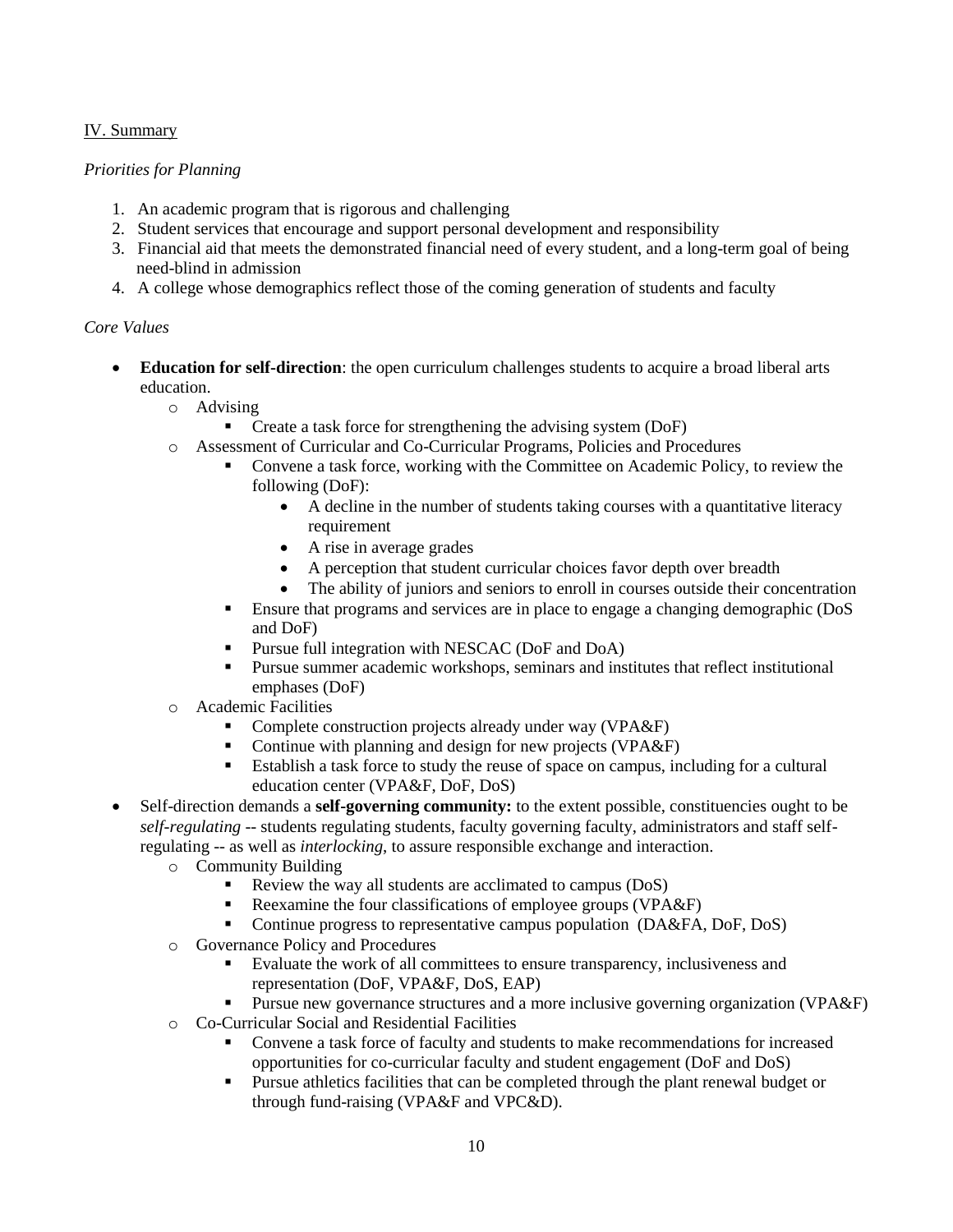- Self-direction and self-governance require **dialogue and debate**: development opportunities should be provided to all students and employees, ensuring that Hamilton is an educational institution for all.
	- o Effective Communication
		- Increase communications vehicles that contribute to full participation in the life and functioning of the College (VPA&F)
	- o Student Development
		- Establish a task force to review how students are acclimated to Hamilton (DoS and DoF)
	- o Faculty and Staff Development
		- Invest in new and continuing employees (DoF and VPA&F)
- An education centered on self-direction, self-governance, and thoughtful argument makes for effective **engagement with the world.**
	- o Diversity
		- $\blacksquare$  Meet the demonstrated financial need of every student (DA&FA)
		- Become need-blind in admission (DA&FA and VPA&F)
		- Increase the percentage of students and faculty of color (DA&FA, VPA&F, DoF)
	- o Scholarship and Creative Activity
		- Compensate faculty based on teaching, research and service (DoF)
		- Support faculty scholarship that leads to publication and presentation (DoF)
		- Increase opportunities for student research and presentation (DoF)
		- Consider the establishment of summer conferences and programs that reflect institutional priorities (DoF and VPA&F)
	- o Employee Satisfaction
		- Be the employer of choice for all employees (DoF, VPA&F)
			- Maintain competitive salaries
			- Ensure clear processes for evaluation and compensation
			- Pursue spousal/partner hiring policy
			- Consider expanded health insurance subsidies for retirees
			- Review long-term disability policies
	- o Community Service and Outreach
		- Support initiatives that encourage civic engagement (DoS and DoS)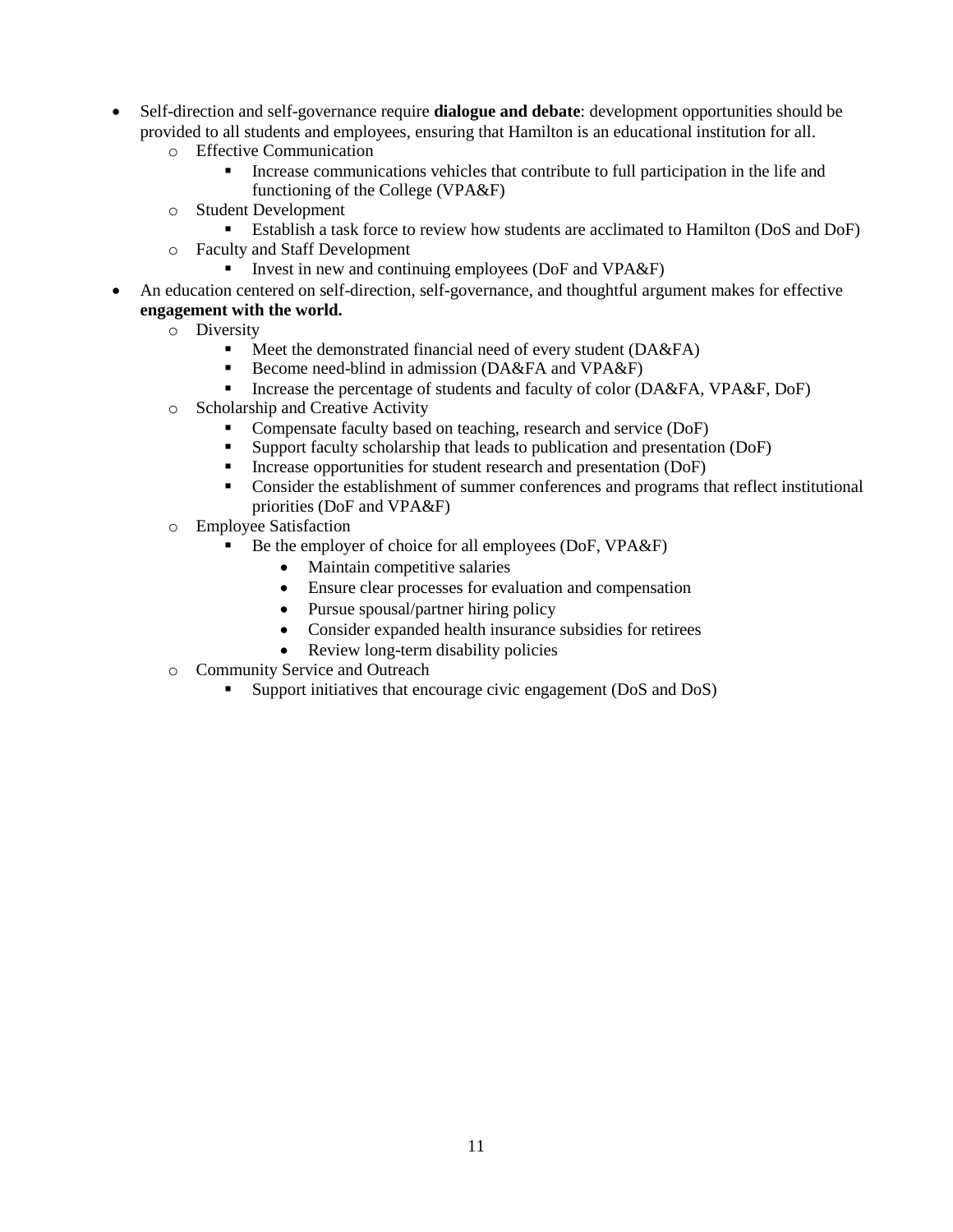## V. Community Involvement

The Strategic Plan emerged from the effort of approximately 250 Hamilton College faculty members, staff, students and alumni to identify the themes and priorities that ought to guide College decision-making through 2014. Their work began in fall 2007 and included open meetings, surveys, and comment periods. Eight subcommittees presented their recommendations to an executive committee.

- Executive Committee
	- o *President* Joan Stewart
	- o *Dean of Faculty* Joe Urgo
	- o *Chairs, Trustee Planning Committee,* Susan Skerritt K'77 and Steve Sadove '73
	- o *Vice President, Administration and Finance,* Karen Leach
	- o *Student Assembly President* Stephen Okin '10
	- o *Faculty representatives* Sam Pellman and Todd Franklin
- Subcommittees
	- o *Academic Program*
		- *Chair/Faculty,* John McEnroe
		- *Faculty*, Nicole Snyder
		- *Student*, Caroline Canning '10
		- *Trustee*, Jaime Yordán '71
		- *Staff*, Janet Simons
		- *Staff*, Kristin Strohmeyer
	- o *Athletics*
		- *Co-Chair/Faculty*, Bob Simon
		- *Co*-*Chair/Faculty*, Sally Cockburn
		- *Faculty,* Nigel Westmaas
		- *Student,* Kara Labs '09
		- *Trustee,* Greg Hoogkamp '82
		- *Staff,* Cameron Feist '04
		- *Coaching Staff,* Steve Stetson
	- o *Ethics and Academic Freedom*
		- *Chair/Faculty*, Peter Rabinowitz
		- *Faculty,* Yvonne Zylan
		- *Student,* Kye Lippold '10
		- *Trustee,* Art Massolo '64
		- *Staff,* Vige Barrie
		- *Staff,* Randy Ericson
	- o *Faculty and Staff Recruitment and Retention*
		- *Chair/Faculty*, Margaret Gentry
		- *Faculty*, Steve Ellingson
		- *Student,* Blythe Winchester '08
		- *Trustee,* Ann Hutchins
		- *Staff*, Susan Mason
		- *Staff,* Mark Tillson
		- *Staff,* Maureen Scoones
	- o Residential Life and Co-Curricular Programs